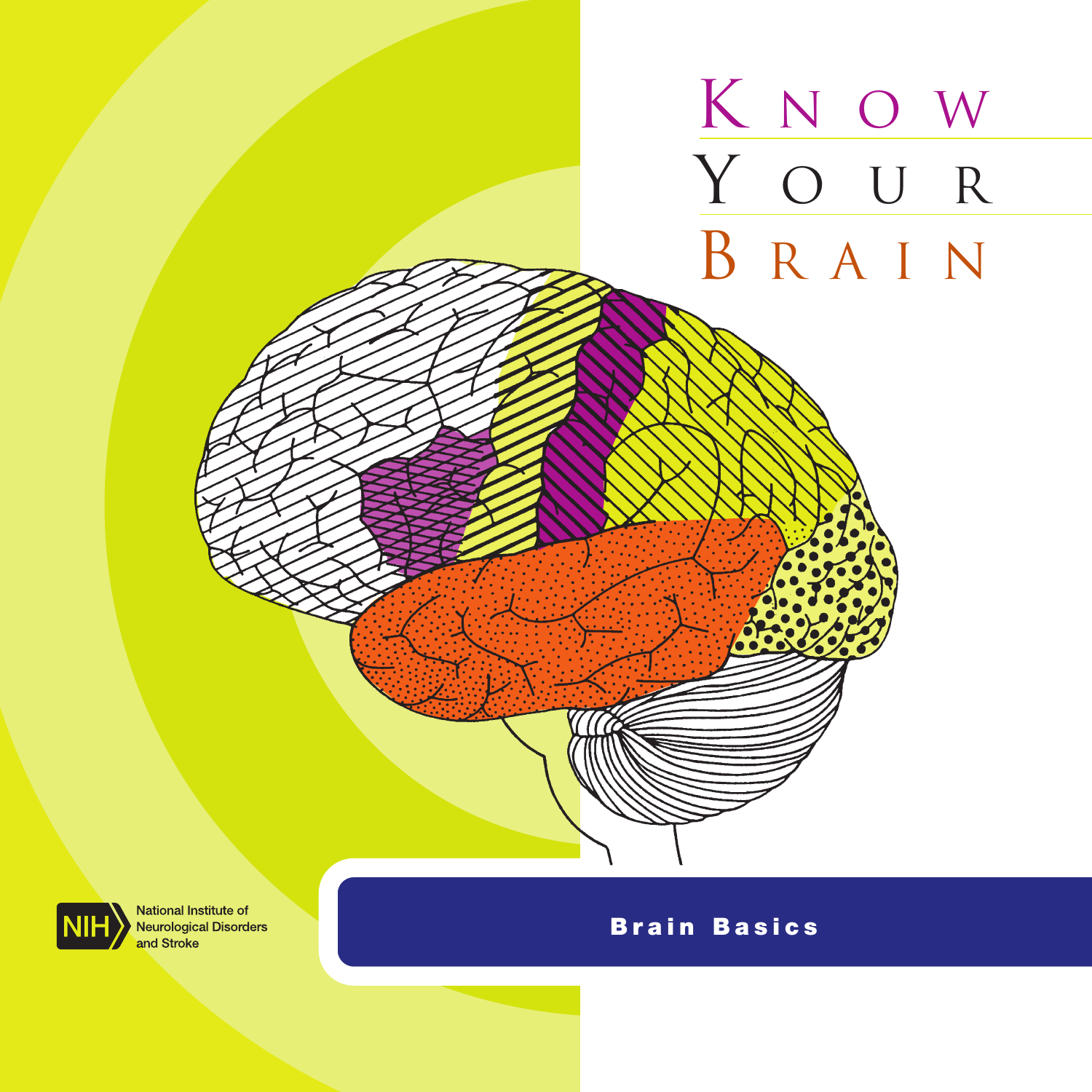#### Introduction

**The brain is the most complex part of the human body. This three-pound organ is the seat of intelligence, interpreter of the senses, initiator of body movement, and controller of behavior. Lying in its bony shell and washed**  by protective fluid, the brain is the source of all the qualities that define our humanity. **The brain is the crown jewel of the human body.** 

**For centuries, scientists and philosophers have been fascinated by the brain, but until recently they viewed the brain as nearly incomprehensible. Now, however, the brain is beginning to relinquish its secrets. Scientists have learned more about the brain in the last several decades than in all previous centuries because of the accelerating pace of research in neurological and behavioral science and the development of new research techniques. At the forefront of research on the brain and other elements of the nervous system is the National Institute of Neurological Disorders and Stroke (NINDS), which conducts and**  supports scientific studies in the United States and around the world.

> **This brochure is a basic introduction to the human brain. It may help you understand how the healthy brain works, how to keep it healthy, and what happens when the brain is diseased or dysfunctional.**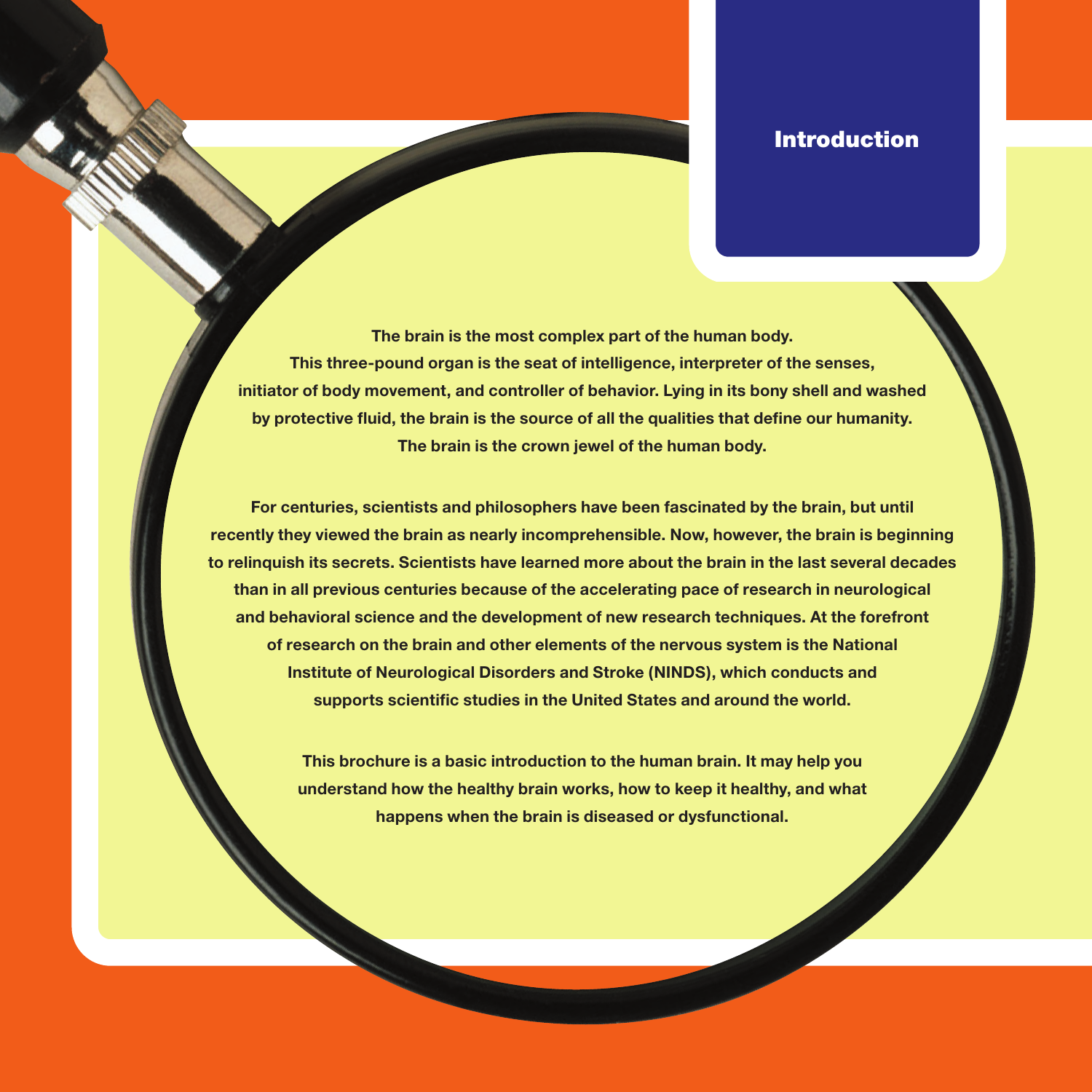# THE ARCHITECTURE OF

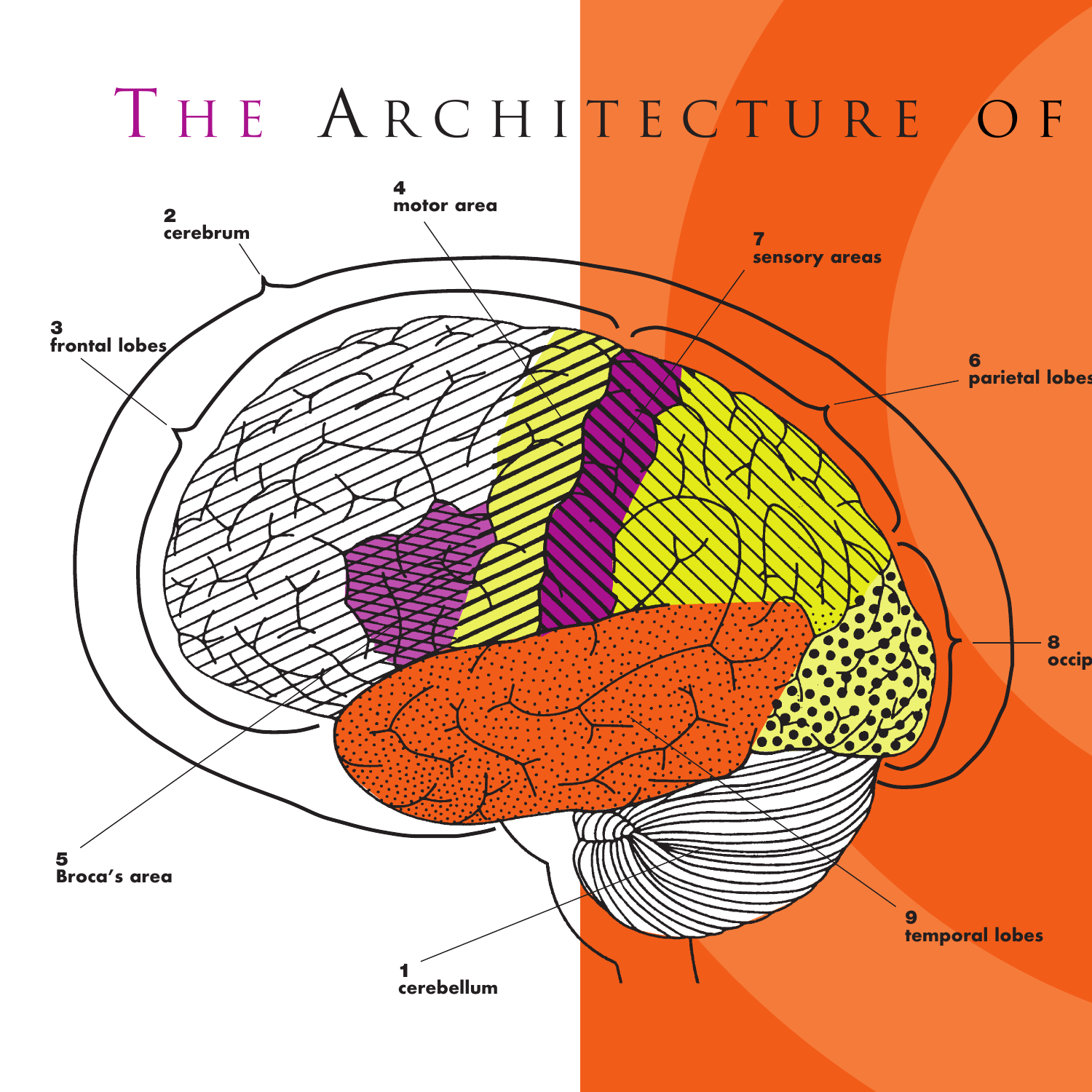# T H E B R A I N

**occipital lobes** 

**parietal lobes** 

The brain is like a committee of experts. All the parts of the brain work together, but each part has its own special properties. The brain can be divided into three basic units: the forebrain, the midbrain, and the hindbrain.

The hindbrain includes the upper part of the spinal cord, the lowermost part of the brain stem, and a wrinkled ball of tissue called the **cerebellum** 1 . The lowermost part of the brain stem controls the body's vital functions such as respiration and heart rate. The cerebellum coordinates movement and is involved in learned rote movements. When you play the piano or hit a tennis ball you are activating the cerebellum. The midbrain includes the uppermost part of the brain stem, which controls some reflex actions and is part of the circuit involved in the control of eye movements, other voluntary movements, and the processing of sensations. The forebrain is the largest and most highly developed part of the human brain; it consists primarily of the **cerebrum** <sup>2</sup> and the structures hidden beneath it (see "*The Inner Brain*").

When people see pictures of the brain it is usually the cerebrum that they notice. The cerebrum sits at the topmost part of the brain and is the source of intellectual activities. It holds your memories, allows you to plan, enables you to imagine and think. It allows you to recognize friends, read books, and play games.

The cerebrum is split into two halves (hemispheres) by a deep fissure. Despite the split, the two cerebral hemispheres communicate with each other through a thick tract of nerve fibers that lies at the base of this fissure. Although the two hemispheres seem to be mirror images of each other, they are different. For instance, the ability to form words seems to lie primarily in the left hemisphere, while the right hemisphere seems to control many abstract reasoning skills.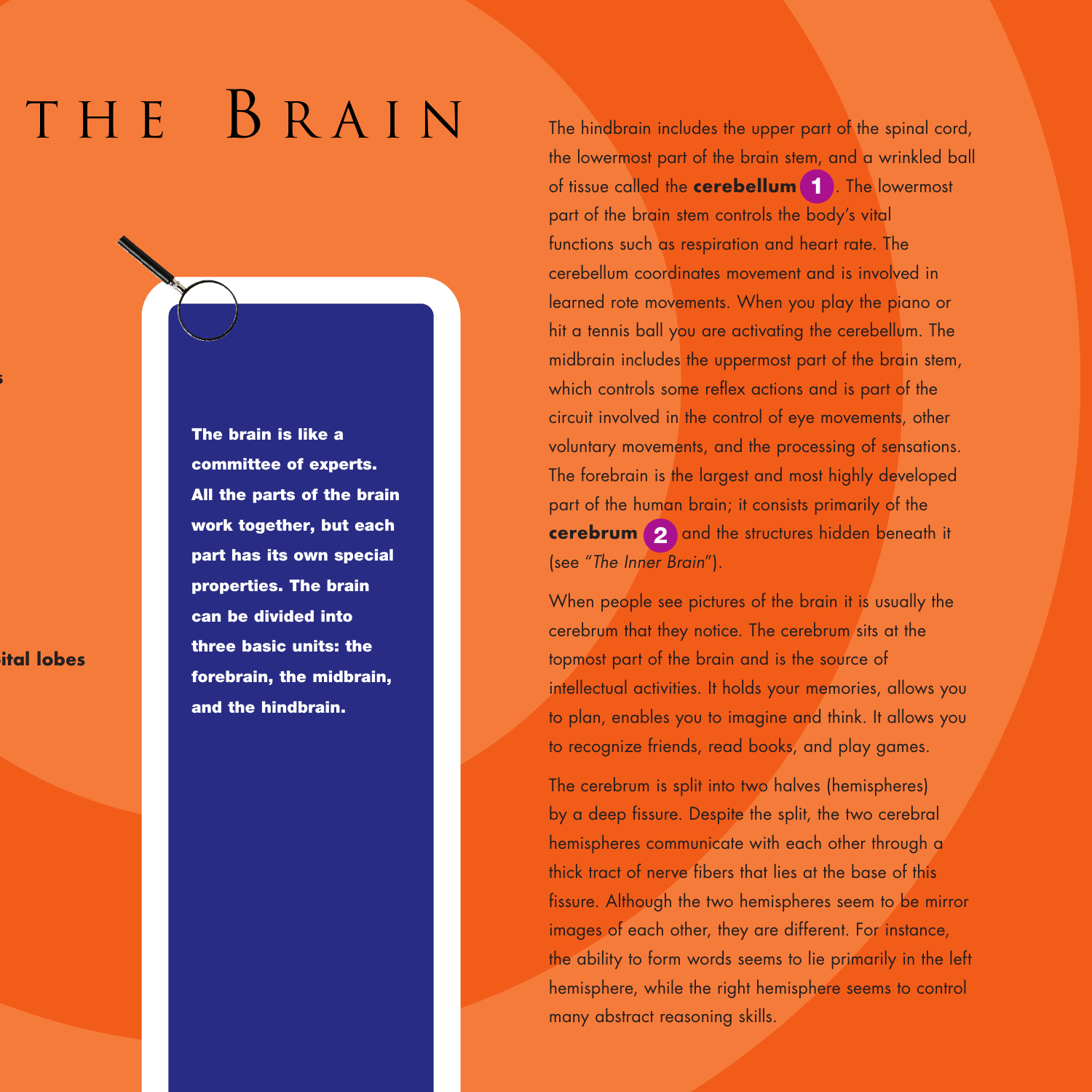For some as-yet-unknown reason, nearly all of the signals from the brain to the body and vice-versa cross over on their way to and from the brain. This means that the right cerebral hemisphere primarily controls the left side of the body and the left hemisphere primarily controls the right side. When one side of the brain is damaged, the opposite side of the body is affected. For example, a stroke in the right hemisphere of the brain can leave the left arm and leg paralyzed.

## The Geography of Thought

 Each cerebral hemisphere can be divided into sections, or lobes, each of which specializes in different functions. To understand each lobe and its specialty we will take a tour of the cerebral hemispheres, starting with the two **frontal lobes** 3 , which lie directly behind the forehead. When you plan a schedule, imagine the future, or use reasoned arguments, these two lobes do much of the work.

 a **motor area** 4 , which helps control voluntary called **Broca's area** 5 allows thoughts to be One of the ways the frontal lobes seem to do these things is by acting as short-term storage sites, allowing one idea to be kept in mind while other ideas are considered. In the rear portion of each frontal lobe is movement. A nearby place on the left frontal lobe transformed into words.

lobes called the **parietal lobes** 6 are at work.  areas, are the primary **sensory areas** 7 . These When you enjoy a good meal—the taste, aroma, and texture of the food—two sections behind the frontal The forward parts of these lobes, just behind the motor areas receive information about temperature, taste, touch, and movement from the rest of the body. Reading and arithmetic are also functions in the repertoire of each parietal lobe.

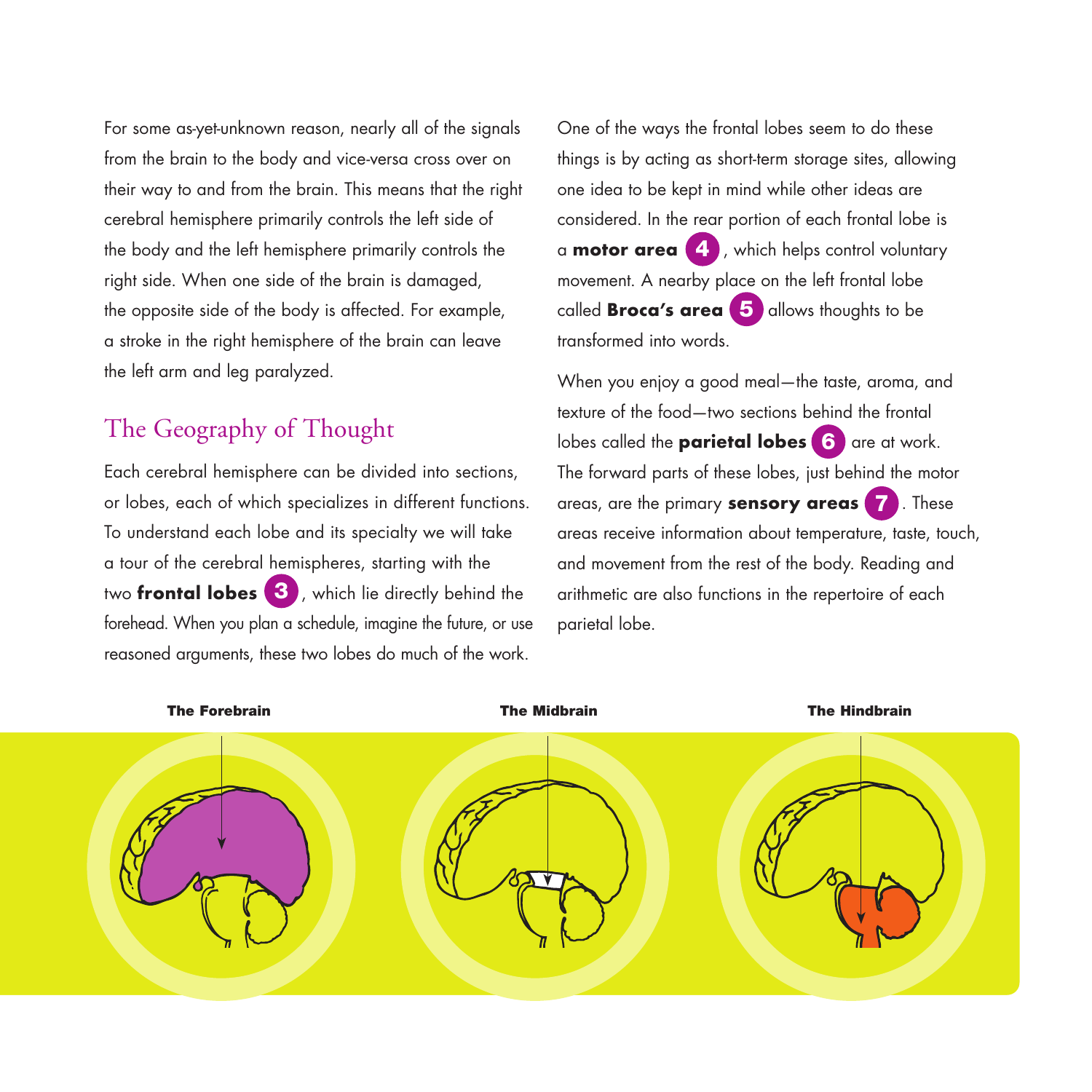called the **occipital lobes** 8 , process images As you look at the words and pictures on this page, two areas at the back of the brain are at work. These lobes, from the eyes and link that information with images stored in memory. Damage to the occipital lobes can cause blindness.

The last lobes on our tour of the cerebral hemispheres are the **temporal lobes** 9 , which lie in front of the visual areas and nest under the parietal and frontal lobes. Whether you appreciate symphonies or rock music, your brain responds through the activity of these lobes. At the top of each temporal lobe is an area responsible for receiving information from the ears. The underside of each temporal lobe plays a crucial role in forming and retrieving memories, including those associated with music. Other parts of this lobe seem to integrate memories and sensations of taste, sound, sight, and touch.

Deep within the brain, hidden from view, lie structures that are the gatekeepers between the spinal cord and the cerebral hemispheres.

## The Cerebral Cortex

Coating the surface of the cerebrum and the cerebellum is a vital layer of tissue the thickness of a stack of two or three dimes. It is called the cortex, from the Latin word for bark. Most of the information processing in the brain takes place in the cerebral cortex. When people talk about "gray matter" in the brain they are talking about this thin rind. The cortex is gray because nerve cell bodies and branch-like projections in this area lack the insulation that makes most other parts of the brain appear to be white. The folds in the brain add to its surface area and therefore increase the amount of gray matter and the quantity of information that can be processed.

#### The Inner Brain

Deep within the brain, hidden from view, lie structures that are the gatekeepers between the spinal cord and the cerebral hemispheres. These structures not only determine our emotional state, they also modify our perceptions and responses depending on that state, and allow us to initiate movements without thinking about them.

 The **hypothalamus** 10 , about the size of a pearl, directs a multitude of important functions. It wakes you up in the morning, and gets the adrenaline flowing during a test or job interview. The hypothalamus is also an important emotional center, controlling the molecules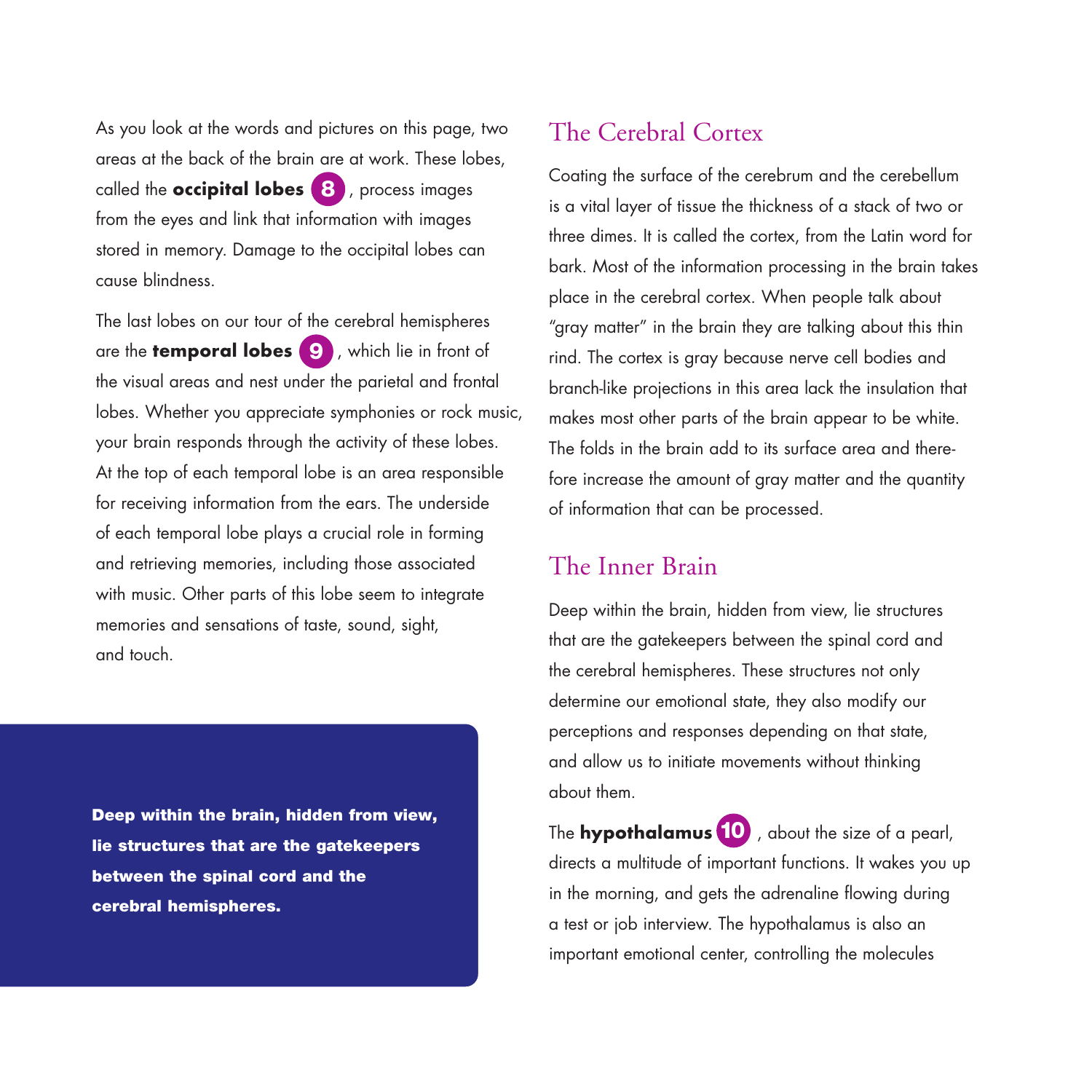that make you feel exhilarated, angry, or unhappy. Near the hypothalamus lies the **thalamus** 11 , a major clearinghouse for information going to and from the spinal cord and the cerebrum.

Like the lobes in the cerebral hemispheres, the structures described below come in pairs; each is duplicated in the opposite half of the brain.

An arching tract of nerve cells leads from the hypothalamus and the thalamus to the **hippocampus** 12 on each side. This tiny nub acts as a memory indexer sending memories out to the appropriate part of the cerebral hemisphere for long-term storage and retrieving them when necessary. The basal ganglia (not shown) are clusters of nerve cells surrounding the thalamus. They are responsible for initiating and integrating movements. Parkinson's disease, which results in tremors, rigidity, and a stiff, shuffling walk, is a disease of nerve cells that lead into the basal ganglia.



#### Making Connections

The brain and the rest of the nervous system are composed of many different types of cells, but the primary functional unit is a cell called a neuron. All sensations, movements, thoughts, memories, and feelings are the result of signals that pass through neurons. Neurons consist of three parts. The **cell body** 13 contains the nucleus, where most of the molecules that the neuron needs to survive and function are manufactured.

www.ninds.nih.a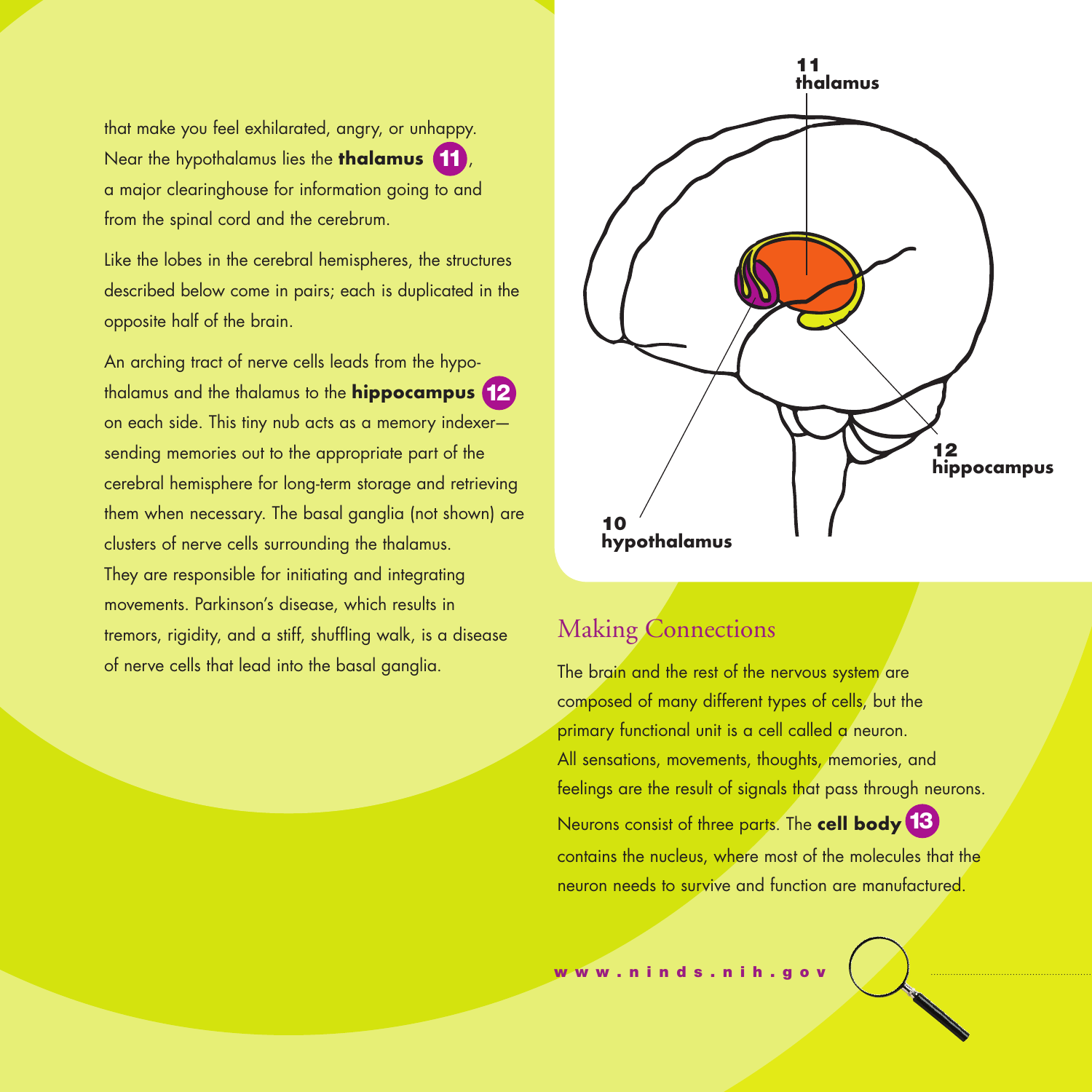

When the brain is healthy it functions quickly and automatically. But when problems occur, the results can be devastating.

**Dendrites <sup>14</sup>** extend out from the cell body like the branches of a tree and receive messages from other nerve cells. Signals then pass from the dendrites through the cell body and may travel away from the cell body down an **axon 15** to another neuron, a muscle cell, or cells in some other organ. The neuron is usually surrounded by many support cells. Some types of cells wrap around the axon to form an insulating **sheath** 16 . This sheath can include a fatty molecule called myelin, which provides insulation for the axon and helps nerve signals travel faster and farther. Axons may be very short, such as those that carry signals from one cell in the cortex to another cell less than a hair's width away. Or axons may be very long, such as those that carry messages from the brain all the way down the spinal cord.

Scientists have learned a great deal about neurons by studying the synapse—the place where a signal passes from the neuron to another cell. When the signal reaches the end of the axon it stimulates the release of tiny sacs called **vesicles** 17. These vesicles release chemicals called **neurotransmitters 18** into the **synapse 19**. The neurotransmitters cross the synapse and attach to **receptors** 20 on the neighboring cell. These receptors can change the properties of the receiving cell. If the receiving cell is also a neuron, the signal can continue the transmission to the next cell.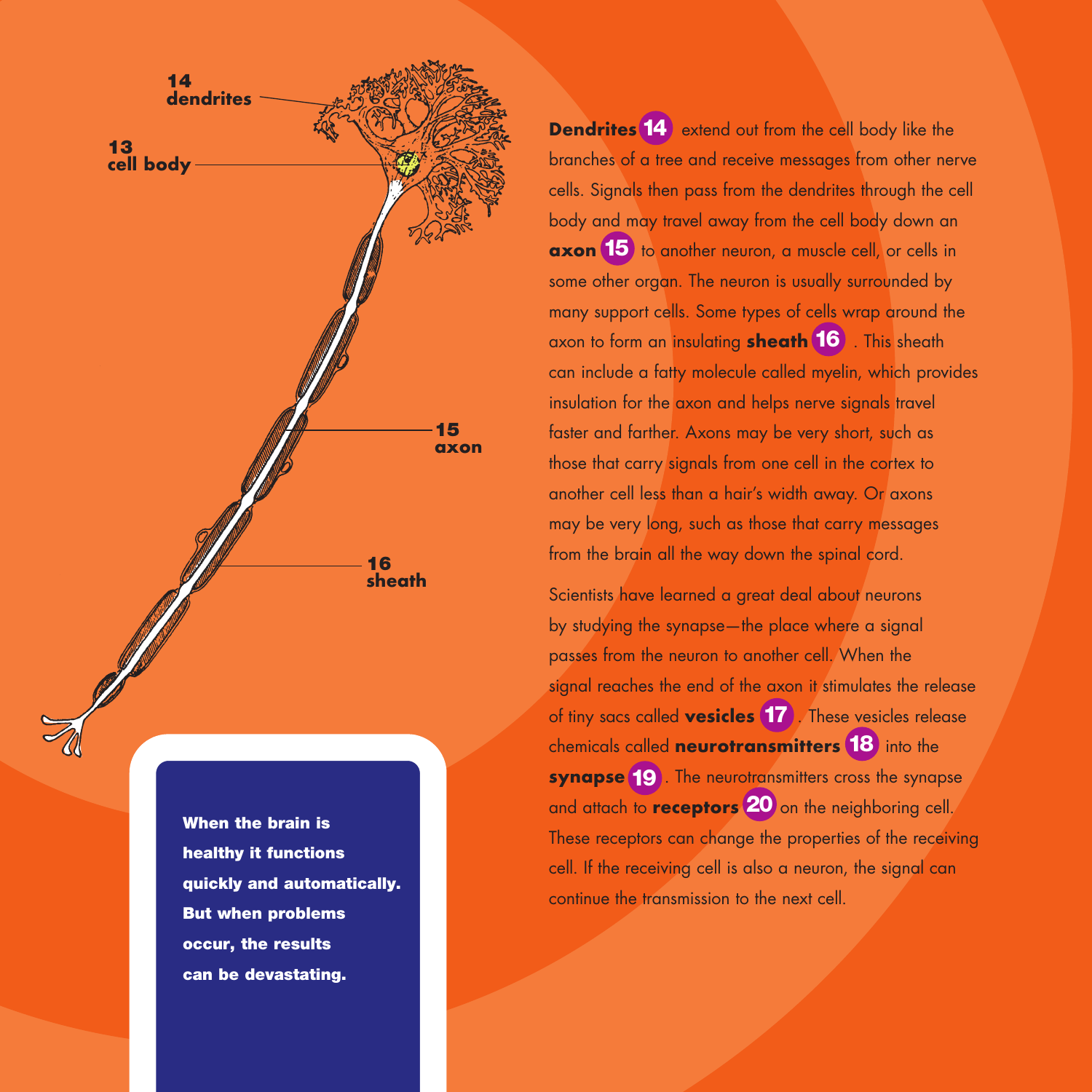### Some Key Neurotransmitters at Work

**Neurotransmitters** are chemicals that brain cells use to talk with each other. Some neurotransmitters make cells more active (called *excitatory*) while others block or dampen a cell's activity (called *inhibitory*).

**Glutamate** is a major excitatory neurotransmitter. Too much glutamate can kill or damage neurons and has been linked to disorders including Parkinson's disease, stroke, seizures, and increased sensitivity to pain.

**GABA** (gamma-aminobutyric acid) is an inhibitory neurotransmitter that helps control muscle activity and is an important part of the visual system. Drugs that increase GABA levels in the brain are used to treat epileptic seizures and tremors in people with Huntington's disease.

**Acetylcholine** is an excitatory neurotransmitter that governs muscle contractions and causes glands to secrete hormones. Alzheimer's disease, which initially affects memory formation, is associated with a shortage of acetylcholine.

**Serotonin** constricts blood vessels and brings on sleep. It also is involved in temperature regulation. Low levels of serotonin may cause sleep problems and depression, while too much serotonin in can lead to seizures.

**Dopamine** is involved in mood and the control of complex movements. The loss of dopamine activity in some portions of the brain leads to muscular rigidity of Parkinson's disease. Many medications used to treat behavioral disorders work by modifying the action of dopamine in the brain.



### Neurological Disorders

The brain is one of the hardest working organs in the body. When the brain is healthy it functions quickly and automatically. But when problems occur, the results can be devastating. Some 100 million Americans suffer from devistating brain disorders at some point in their lives. The NINDS supports research on more than 600 neurological diseases. Knowing more about the brain can lead to the development of new treatments for diseases and disorders of the nervous system and improve many areas of human health.

www.ninds.nih.go